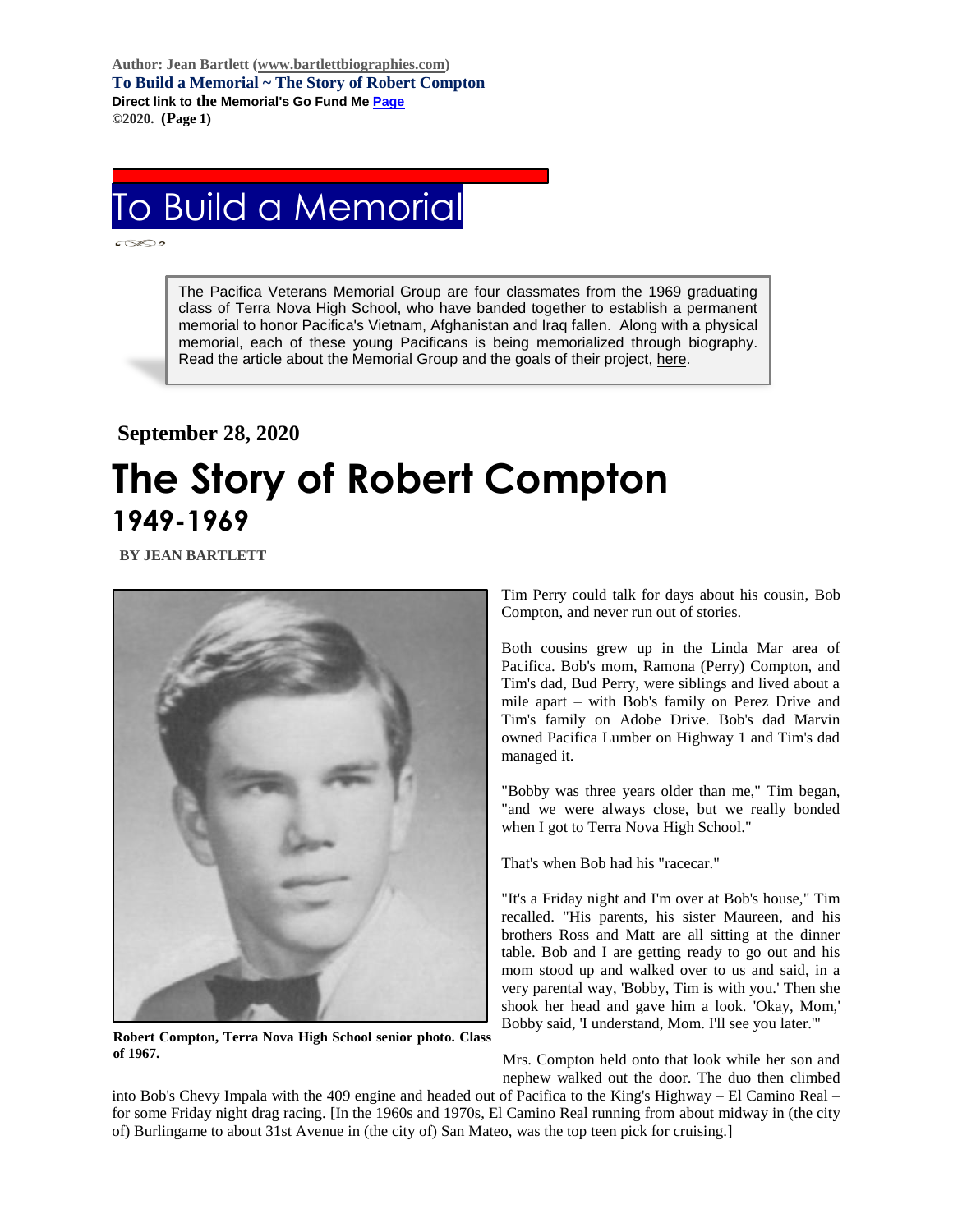**Author: Jean Bartlett [\(www.bartlettbiographies.com\)](http://www.bartlettbiographies.com/) To Build a Memorial ~ The Story of Robert Compton Direct link to the Memorial's Go Fund M[e Page](https://www.gofundme.com/f/uyf8r-25000?utm_source=customer&utm_medium=copy_link-tip&utm_campaign=p_cp+share-sheet) ©2020. (Page 2)**

"Bob had header pipes on that car," Tim said. "As soon as we got to the El Camino, he pulled the header pipe caps off and we drag raced. Moments later, we got pulled over!"

"We would go out and get into so much trouble," Tim continued, "and his mom would just shake her head at him. She never screamed at him. It was just that look. Then the next day, he'd be in even more trouble!"

"The thing about Bobby was he was not afraid of anything or anyone. He was fearless. However, he would take the punishment for something he did and never talk back, and never explain why he did it. That wasn't true of me back then. I was a rude ass. But Bobby was never mean or disrespectful to people and he never complained about being reprimanded. He would stand up and take it. He would do all this 'stuff,' but everyone forgave him because you saw something in him. He was a bit of a James Dean."

Robert William Compton was born in San Francisco on August 2, 1949 to Marvin Boyd Compton and Ramona Joanne (Perry) Compton. His dad was from Chugwater, Wyoming and his mom was from Duluth, Minnesota. When Ramona was 18, she decided to head out to San Francisco by train and the rest of her family followed not long after. In 1948, Ramona met Marv Compton. The couple married that same year in San Francisco on All Hallows' Eve.

"My dad wasn't in the service during WWII," Bob's younger brother Ross Compton said, "but he worked as a contractor for the Navy during the War installing radar for ships. After the War he got into the construction business."

Marv would go on to own three lumber companies in Pacifica. There was Sharp Park Lumber. Marv opened that in 1952 and his brother-in-law, David "Bud" Perry, managed it. There was Suburban Lumber Company which Marv owned with his brother-in-law Donald Perry. Ten years after opening Sharp Park Lumber, Marv and Bud changed the name to Pacifica Lumber and relocated it to Highway 1.

It was also in 1952, that Marv and Ramona moved to Pacifica. Along with 3-year-old Bob, their growing family now also included Bob's little sister Maureen who was born on April 28, 1951. (In 1956, Bob and Maureen's little brother Ross was born and in 1959, their little brother Matt was born.)

Bob went to Linda Mar Elementary. Always good at sports, he had a particular affinity for baseball and played it throughout his youth and into high school. His dad sponsored his Little League team.



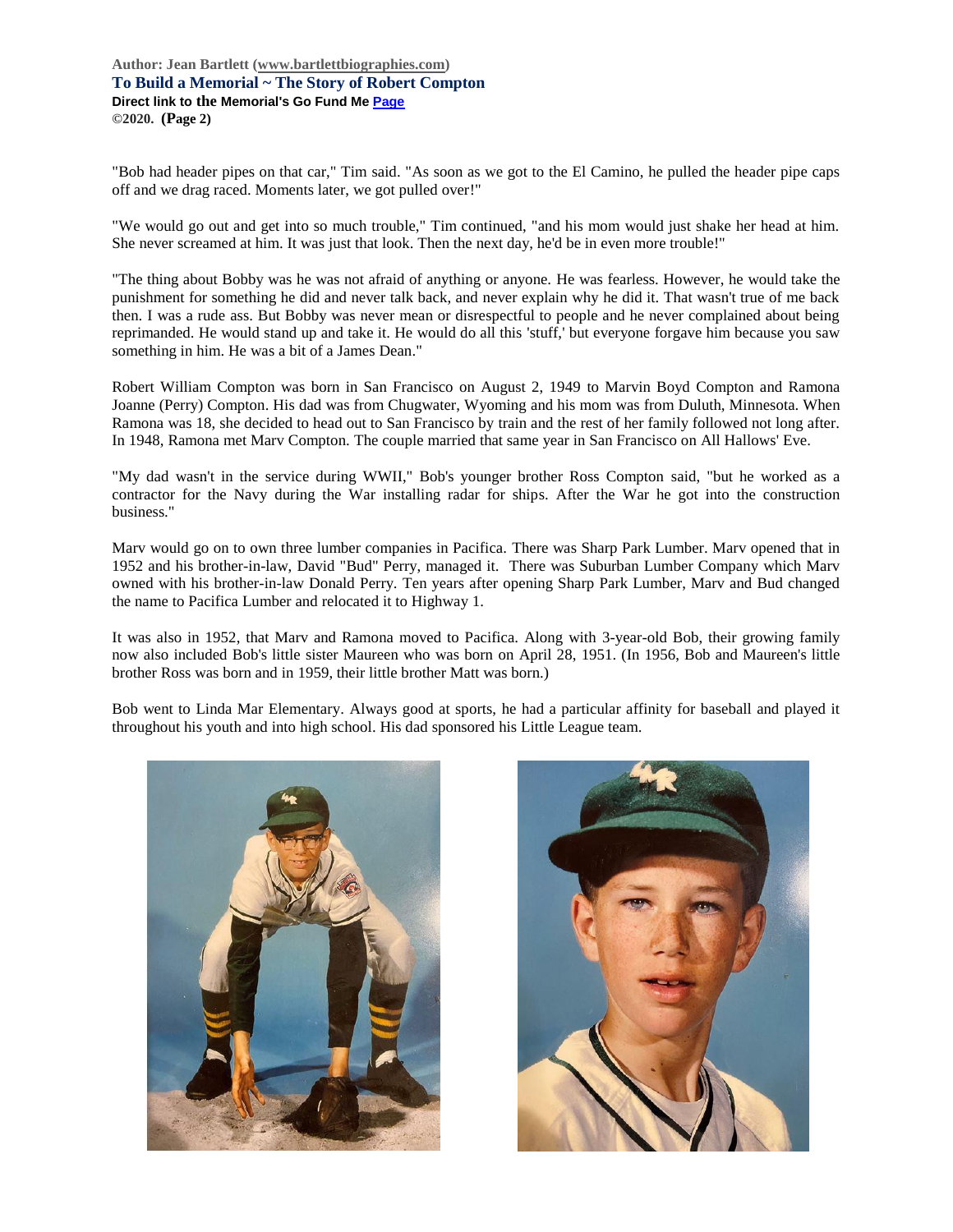**Author: Jean Bartlett [\(www.bartlettbiographies.com\)](http://www.bartlettbiographies.com/) To Build a Memorial ~ The Story of Robert Compton Direct link to the Memorial's Go Fund M[e Page](https://www.gofundme.com/f/uyf8r-25000?utm_source=customer&utm_medium=copy_link-tip&utm_campaign=p_cp+share-sheet) ©2020. (Page 3)**



**Freshman year, Terra Nova High School player Bob Compton, bottom row, center.**

"When my brother turned 16 and started driving, something changed for him," Ross said "He still followed his San Francisco Giants but he stopped playing baseball."

"Once Bobby got a car he went wild," Tim said. "Before that, just like all of us, he enjoyed the picnics the family company had every year at Memorial Park. We also went camping every year at Mount Lassen (Lassen Volcanic National Park) when we were young. We did fishing and hiking."

"But then that driver's license thing happened," Tim added, shaking his head. "His parents had a brand new 1967 Cadillac and Bob and I went to the steepest part of Adobe Drive, where there are two steep hills, and Bobby flew off the top part of the first hill and hit the bottom part of the second hill and tore the mufflers right off. He was an all-American terror as a kid!"

Then there was the infamous Compton/Perry Halloween Pumpkin Escapade, October 31, 1966.

Both Bob and his cousin Tim worked for their dads at Pacifica Lumber, and on that day, they took the company truck, which had Pacifica Lumber written all over it, drove it to Half Moon Bay and filled the back of that truck with stolen pumpkins (stolen by them). Tim reports below on the latter part of that day and the follow-up to their Halloween activities.

"We went to the top of Crespi Drive that night and rolled those pumpkins down on trick-or-treaters. My dad received 100 phone calls at the shop the next day from parents. When Bobby showed up to work, my dad walked out into the yard and walked up to Bobby and goes, 'Are you kidding me? You really did this?' Bobby shook his head, 'Yes,' and my dad said, 'Go home and you are never driving these trucks again.' Bobby turned around and walked home from Vallemar to Linda Mar. His father Marv is in the office and doesn't even know that my father fired his son."

Just out of curiosity, was Bob ever a scout? "Not unless they had a hotrod chapter," Ross laughed.

Bob's younger brothers remember Bob's first car, a Chevy Biscayne.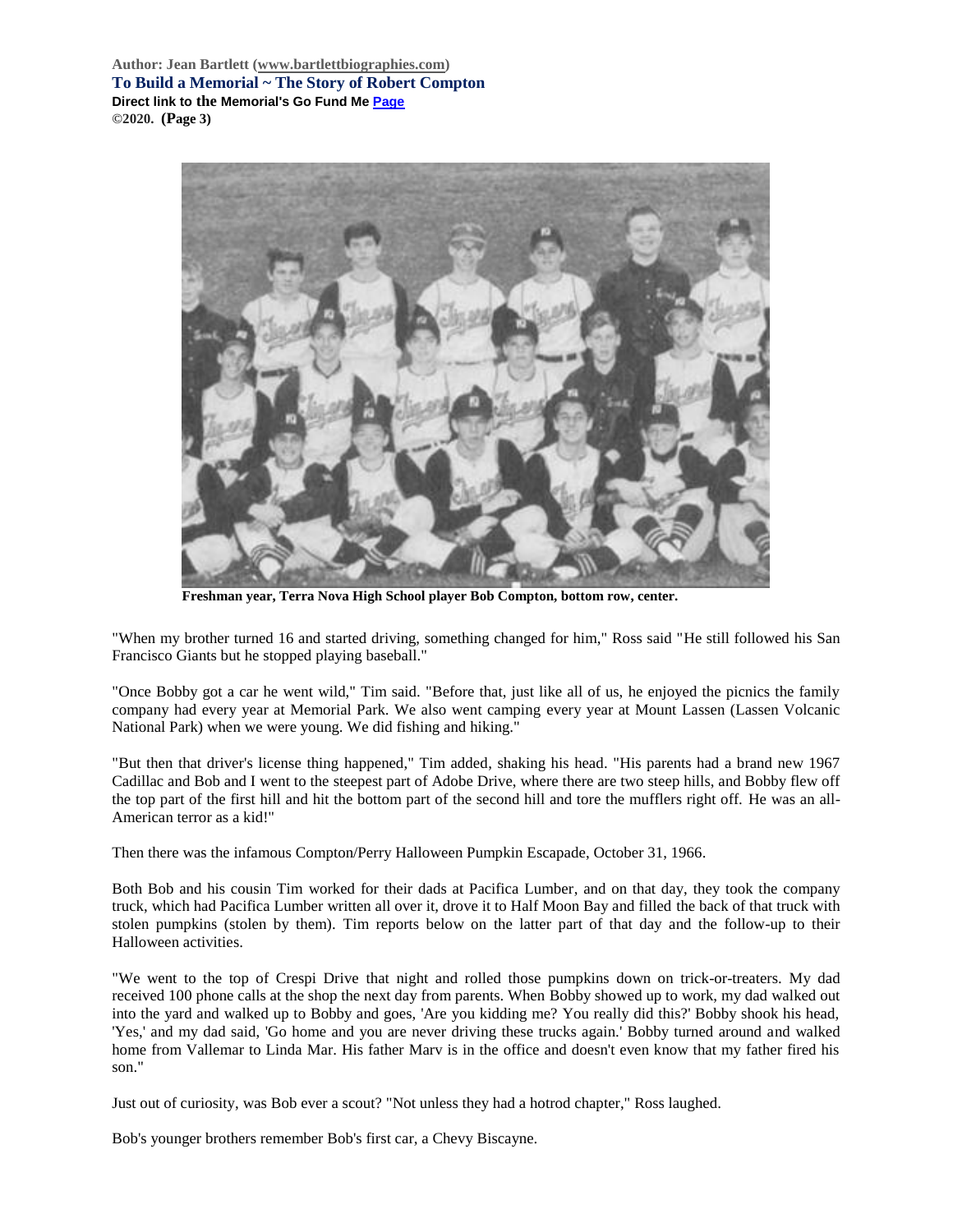**Author: Jean Bartlett [\(www.bartlettbiographies.com\)](http://www.bartlettbiographies.com/) To Build a Memorial ~ The Story of Robert Compton Direct link to the Memorial's Go Fund M[e Page](https://www.gofundme.com/f/uyf8r-25000?utm_source=customer&utm_medium=copy_link-tip&utm_campaign=p_cp+share-sheet) ©2020. (Page 4)**

"He would take Matt and me out in that Chevy and we would steal those Union 76 antenna balls off all the antennas in town that had them," Ross said. "He had his cigarettes rolled up in his sleeve when he drove that car around. He'd turn the car off before we got to my parents' house and push it up to the house. Like my cousin Tim said, Bob was like James Dean."

"Bobby was always really nice to his brothers, before and after he had a car," Tim said. "He'd help them out and let them hang with him as much as he could. They were so much younger, but he was protective of them and very sweet to them."

Because his brothers were so much younger, they just don't have that long list of memories with their big brother that they wish they had. They were little guys when Bob joined the Army and left for Vietnam – though every memory is cherished.

Matt remembers the time he "busted into Bob's room, yelling that Mays and McCovey had just hit back-to-back home runs." He also remembers that "Bob was a little under the weather that day and still in bed." But Matt just had to share his excitement with his big brother and Bob listened and grinned.

"Bob loved horror movies," Ross recalled, "Frankenstein, Dracula and the Wolf Man, and he would sneak me out of bed so I could watch them with him. Of course, I'd fall asleep every time."

Ross started laughing when he remembered the song his brother, and a buddy of his brother's, used to sing when they were walking down the street.

"We are handsome, were are great, I, Me, I, Me, I, Me eight!"

"Wait, maybe that last word is 'great,'" Ross continued laughing. "They did make it up."

Videographer Rich Jasso, a Terra Nova classmate of Bob's younger sister Maureen Compton and one of the four classmates behind the Pacifica Veterans Memorial Group, filmed Maureen back in 2003 talking about her brother. Even back then, Rich wanted to find a way to tell the stories of these Pacifica kids. Sadly Maureen passed in 2005, but many of her remembrances of Bob that she shared on that treasured film, are captured in this biography.



"Bob and I were less than two years apart and we had the typical big brother, little sister relationship," Maureen said. "He'd pick on me, I adored him. It changed when he was about 15 and I was just turning 13. All of a sudden, overnight, things got better. We just got along like gangbusters! And the thing I miss now is that because he and I were close in age – he and I were a pair. My younger brothers, at five years younger than me and eight years younger than me, they are a pair. It was a twosome and a twosome. Sometimes, when I go to certain places, I want to go, 'Bob, do you remember when Mom did that?' Or, 'Do you remember the time that we went here or there?' That's the hole I can't quite fill. Having that litter mate, that kid that grew up with me that knows all the family history and all the vacation spots we went to. Driving through Sacramento Valley when you are from Pacifica, the fog belt, with no air conditioning every summer and dying in the back seat – with four kids crammed in. There is no one to share that with and that's tough. That's a big hole.

"What was his state of mind when he joined the Army the first time? Oh, he couldn't wait. He wasn't cut out for high school and only got through because of my parents' sheer force of will. He would probably have dropped out in his junior year, had he been allowed to."

**Robert Compton, Terra Nova High School, freshman year.**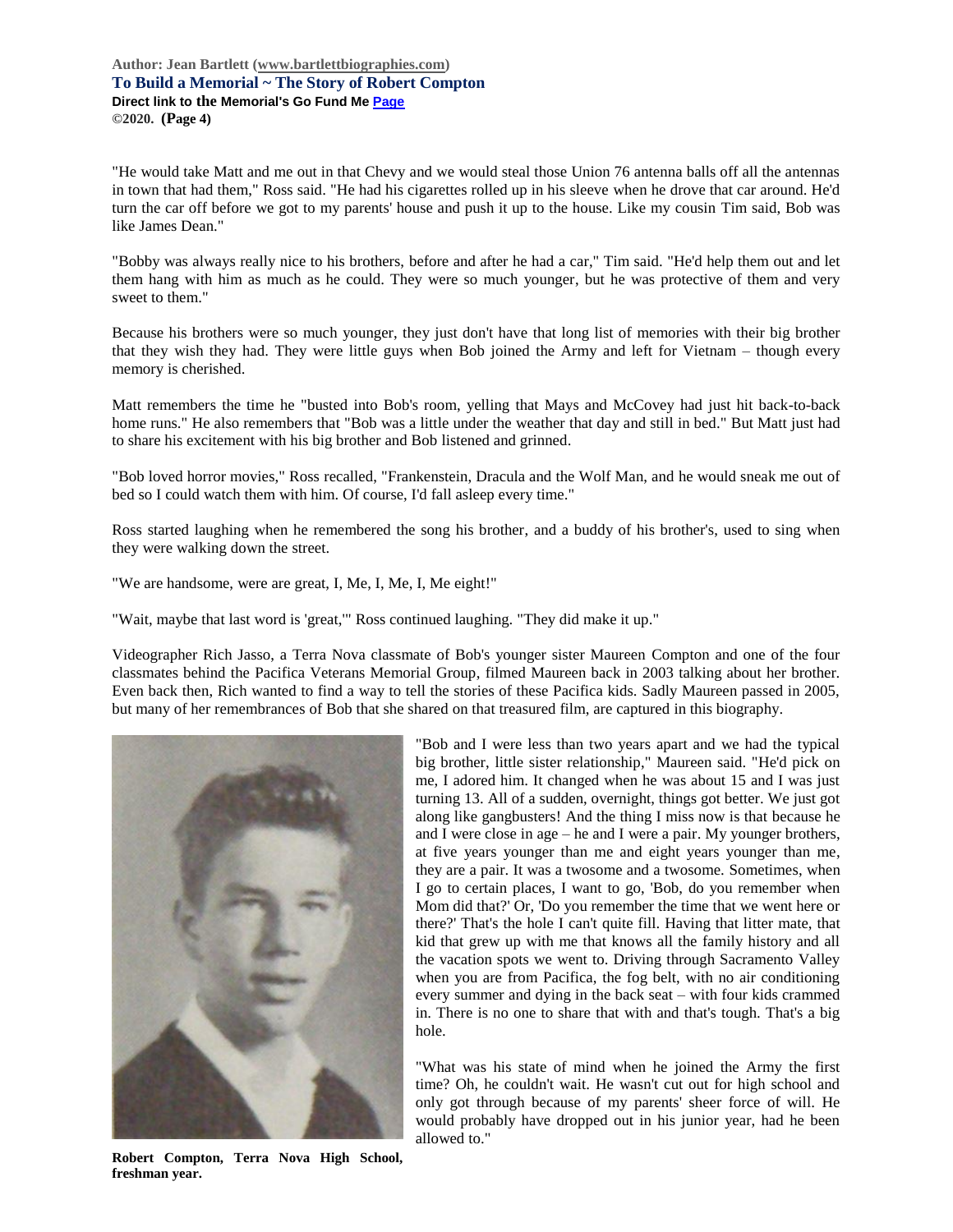**Author: Jean Bartlett [\(www.bartlettbiographies.com\)](http://www.bartlettbiographies.com/) To Build a Memorial ~ The Story of Robert Compton Direct link to the Memorial's Go Fund M[e Page](https://www.gofundme.com/f/uyf8r-25000?utm_source=customer&utm_medium=copy_link-tip&utm_campaign=p_cp+share-sheet) ©2020. (Page 5)**

"How did my parents feel about his joining the Army?" Maureen continued. "My parents struck him a deal, 'We'll let you join the Army but only after you graduate we'll let you go.' Because he didn't turn 18 until August, after graduation. He went into the Army, three days after Graduation Ceremony. So he stuck to his side and they had to stick to theirs. They weren't happy of course. There was a war going on."

"By the time Bob left for the Army, he was spending a lot of time in San Francisco and coming home really late," Maureen went on to say. "It appeared that he needed something more than Pacifica had for him at that point. At the tail end of the 1960s, he wasn't into the drug scene and he wasn't into the hippie scene, not at all. But even if he wasn't, that influence was so pervasive and we were so close to the epicenter that I think he saw something out there that he wasn't going to get staying here. Combine that with teenage angst and that striving to be independent long before we are ready. I think it all pushed him into the service and I think that had he not gone there, he might have found some other outlet and it may not have been any more successful, and the outcome would have been perhaps the same – because he wasn't really happy here. Yet he was more at peace with what he found in Vietnam. Odd! Go to war to find peace. Sometimes kids that age need a focus and they are so idealistic that going over there and helping out those poor people that were being firebombed, and Agent-Oranged, and having whole villages slaughtered – that was something terribly important as opposed to dropping out, or fighting the establishment, or swearing that you will never turn 30. It had a lot more impact."

Tim has also thought many times over the years about why his cousin signed up with the Army.

"He was so intelligent and he was so bored with high school," Tim said. "He just couldn't learn anything at Terra Nova. He was a dichotomy. He was smart and he was wild. There was the time we stole a couple of tombstones from a local cemetery and placed them in the parking spaces of the principal and vice principal at Terra Nova, and wrote RIP on those tombstones. These were people's tombstones! We were clueless! On another day, we broke water meter boxes and car antennas along Linda Mar Blvd. Bob was the most property destructive person I've ever met and yet incredibly gentle. He also had a big heart. And he loved his family, and he and his sister Maureen were so close. I was very close to Maureen as well.

"As to girls, they really liked him. He was tall and good looking. But he didn't know what to do with that because he was also very shy. I think Pacifica just didn't have enough going on for him and I know he was mesmerized by my brother's (David Perry's) stories. David was a helicopter pilot. He spent two years in Vietnam and had over 1,500 flight combat hours. I don't think Bobby was waiting his whole life to join the Army. He wasn't a born GI Joe. But the Army offered something he couldn't find here. In a way, he ran away to join the Army."



**The Ford Ord graduate poses with Matt, Ross and Maureen, 1967.**

Bob did his basic training at Fort Ord. Approximately 80 miles south of San Francisco, the training grounds of Fort Ord consisted of about 28,000 acres near the Monterey Peninsula. (The U.S. Army Post closed in 1994.) From there, the soldier headed out with his unit to South Vietnam.

Bob was a good letter writer and when he was in Vietnam, he got interested in photography. He would mail film directly to the Linda Mar Camera Shop in Pacifica and they would develop the photographs for him. His folks would then send the developed photos back to Bob, making a few separate copies for the family.

"My dad would go pick them up and make sure there wasn't anything that we couldn't see and then he would bring them home," Maureen recalled. "I'm sure the camera shop saw some things they didn't want to see but they were always delighted and gracious about developing them. Everybody wanted to do a little something for the soldiers."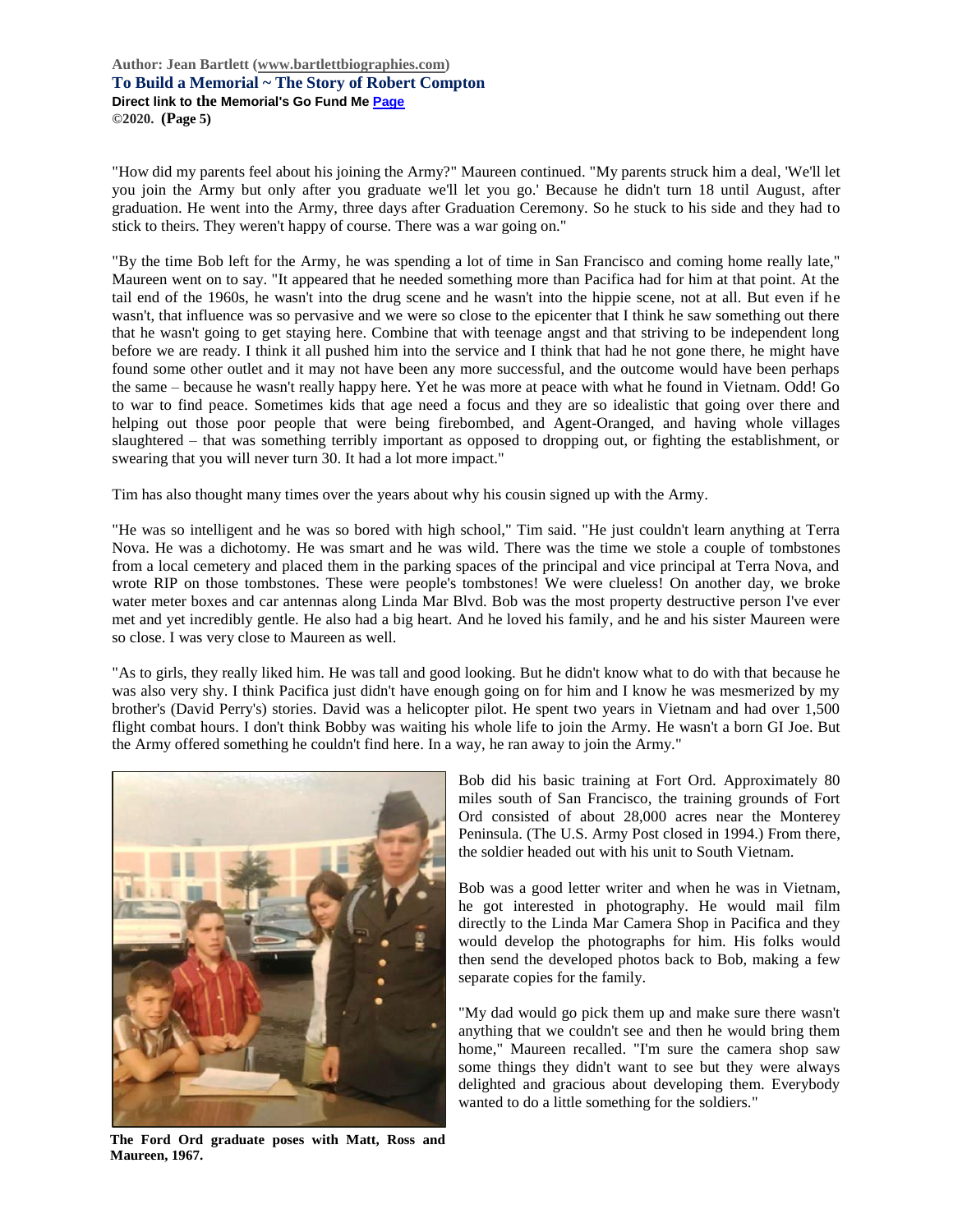## **Author: Jean Bartlett [\(www.bartlettbiographies.com\)](http://www.bartlettbiographies.com/) To Build a Memorial ~ The Story of Robert Compton Direct link to the Memorial's Go Fund M[e Page](https://www.gofundme.com/f/uyf8r-25000?utm_source=customer&utm_medium=copy_link-tip&utm_campaign=p_cp+share-sheet) ©2020. (Page 6)**

"What kind of missions was he involved in?" Maureen pondered. "I never really knew. All that went to my dad at the lumber company. In my letters he wrote, 'It's hot here. Send more cookies! Be good to Mom and Dad! Don't fight with Ross or Matt!' Well I didn't fight with Ross and Matt. But it was the big brother thing. 'Oh, and I got some great buddies that are dying to meet you. They saw your photograph on my locker!'" (Nearly 40 years later, Maureen was still rolling her eyes over that last item!)

"I don't remember getting letters, but he sent me hats and jackets from Vietnam," Ross said, "all kinds of pretty cool stuff. I remember being fully dressed and going to school with my Vietnam clothes. I was pretty proud of my brother!"



Maureen noted that when Bob came back from Vietnam the first time, he was "much more mature and much more somber." (The Army rotated soldiers through Vietnam on one-year tours.)

"He wasn't a kid anymore," she said. "He didn't like what he had seen but it centered him, because he was pretty much the typical tormented teenager when he left. So in that regard, he was at peace."

"But after he came home from his first tour of duty, he re-upped and went back," Maureen continued. "We were all pretty upset about that. We thought it was pretty fortunate that he had made it through the first time. It was almost like he was doing it to us. Of course he wasn't but that is kind of how it felt. But I think Vietnam really took him to a place where he felt he was doing some good. He was very attached to the kids there. He would write home for toys and clothes, anything that was edible that wasn't perishable that kids would enjoy. Candy bars would melt, but stale chocolate chip cookies – those kinds of things. He really found kind of a calling."

"I remember when he came home after his first tour of duty," Ross said. "He was pretty quiet but kind of the same guy. I was chasing Matt around with a squirt gun, I ran by Bob and he grabbed the gun out of my hand and stomped all over it. It had affected him that much. But he went back anyway."

Tim also talked about Bob signing up for a second tour of duty in Vietnam.

"He had comrades in arms there," Tim said. "He had buddies there in his platoon. My brother re-upped too. I think you just get embroiled in it."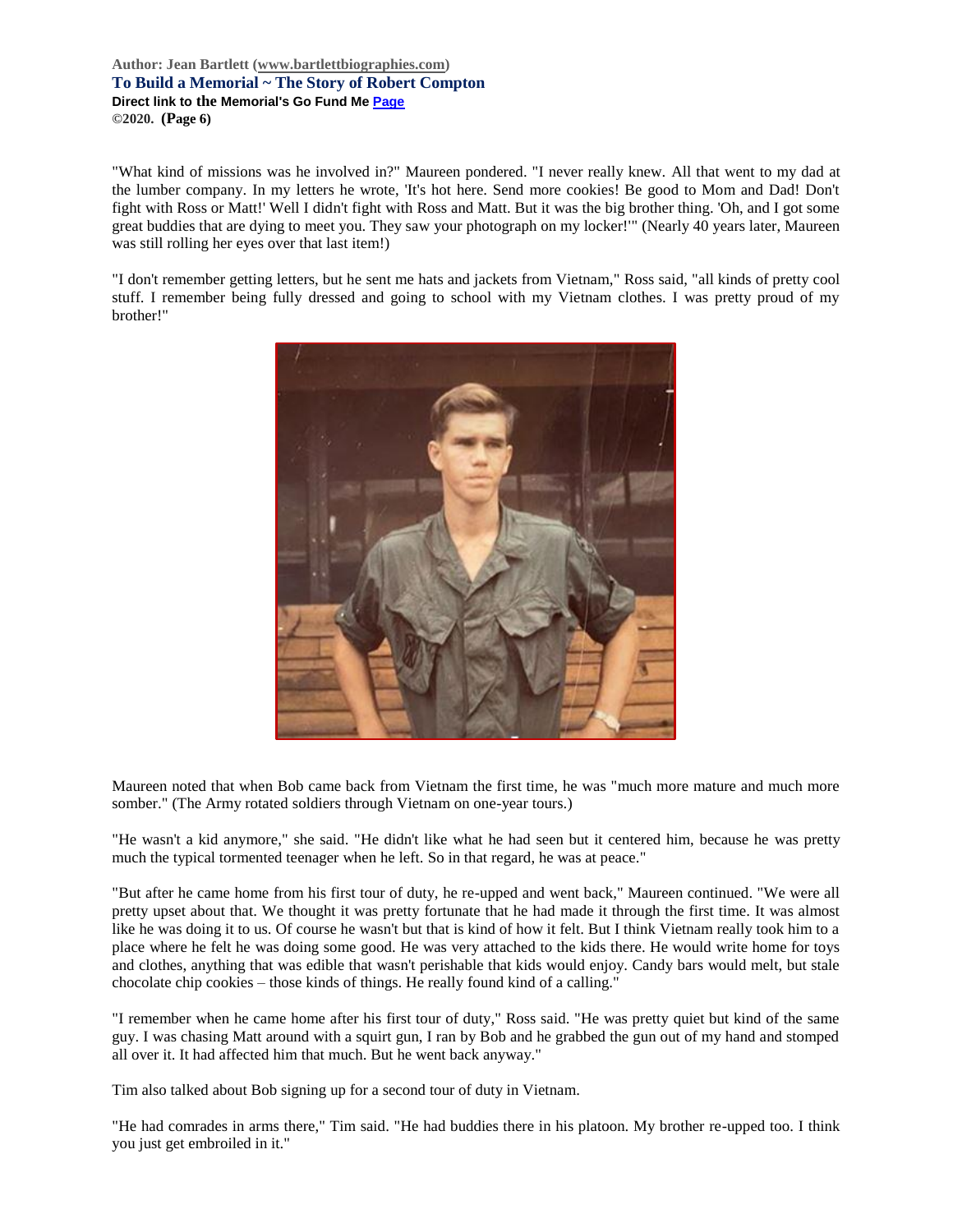**Author: Jean Bartlett [\(www.bartlettbiographies.com\)](http://www.bartlettbiographies.com/) To Build a Memorial ~ The Story of Robert Compton Direct link to the Memorial's Go Fund M[e Page](https://www.gofundme.com/f/uyf8r-25000?utm_source=customer&utm_medium=copy_link-tip&utm_campaign=p_cp+share-sheet) ©2020. (Page 7)**

During his first assignment in Vietnam, Bob was awarded the Purple Heart and a Bronze Star. At the time he was wounded, he was serving as his unit's machine gunner. He wrote his parents in June of 1968 to be sure they knew he was okay. Excerpts from that letter are included here, along with the photo he sent to give his family peace of mind.



# *June 12, 1968*

*Dear Mom and Dad,*

*Well folks, I earned my Purple Heart this morning. It's nothing serious and I should be back in the field in a short while.*

*In my last letter I mentioned us going north for a few days but it looks like we'll be moving out soon. We hit 3 booby traps and mines in less than 24 hrs. This morning a guy hit either a mine or pressure-type booby trap. His legs were blown off at the knees and 8 other guys got shrapnel. I was darn lucky myself, got some in my shins and in the right arm and hand. It's nothing to worry about, honest.*

*Haven't much time for a long letter, just wanted to let you know what happened and that I'm OK. (Before you receive some scrambled telegram from the Red Cross.)*

*…Heard Marichal won his 11th yesterday. That was good news to hear, maybe he'll* 

*win 30. My squad leader was all smiles when he heard the Mets won again. He got a small piece of shrapnel in his private, should have seen him laughing!*

*Gotta go if I'm gonna make it to the showers.*

*So long.* 

*Love,*

*Bob*

In July of 1968, Bob sent his folks a 10-page letter on Pacifica Lumber notepad paper. Some is excerpted here.

#### *Dear Mom and Dad,*

*Man oh Man, have I got some writing to do. We just got in last night from that 5-day mission and it was a dilly. Up and down mountains that were so steep it was ridiculous.*

*Right now I consider myself a very lucky guy. Our new Colonel called in this morning and gave the order for our platoon to go out for another 5 days setting up ambushes. I couldn't go out because the skin off the top of one of my toes got rubbed off and now it's infected with jungle rot, which I've got all over my arms too. I tell you, we can't take much more of these eggheads.*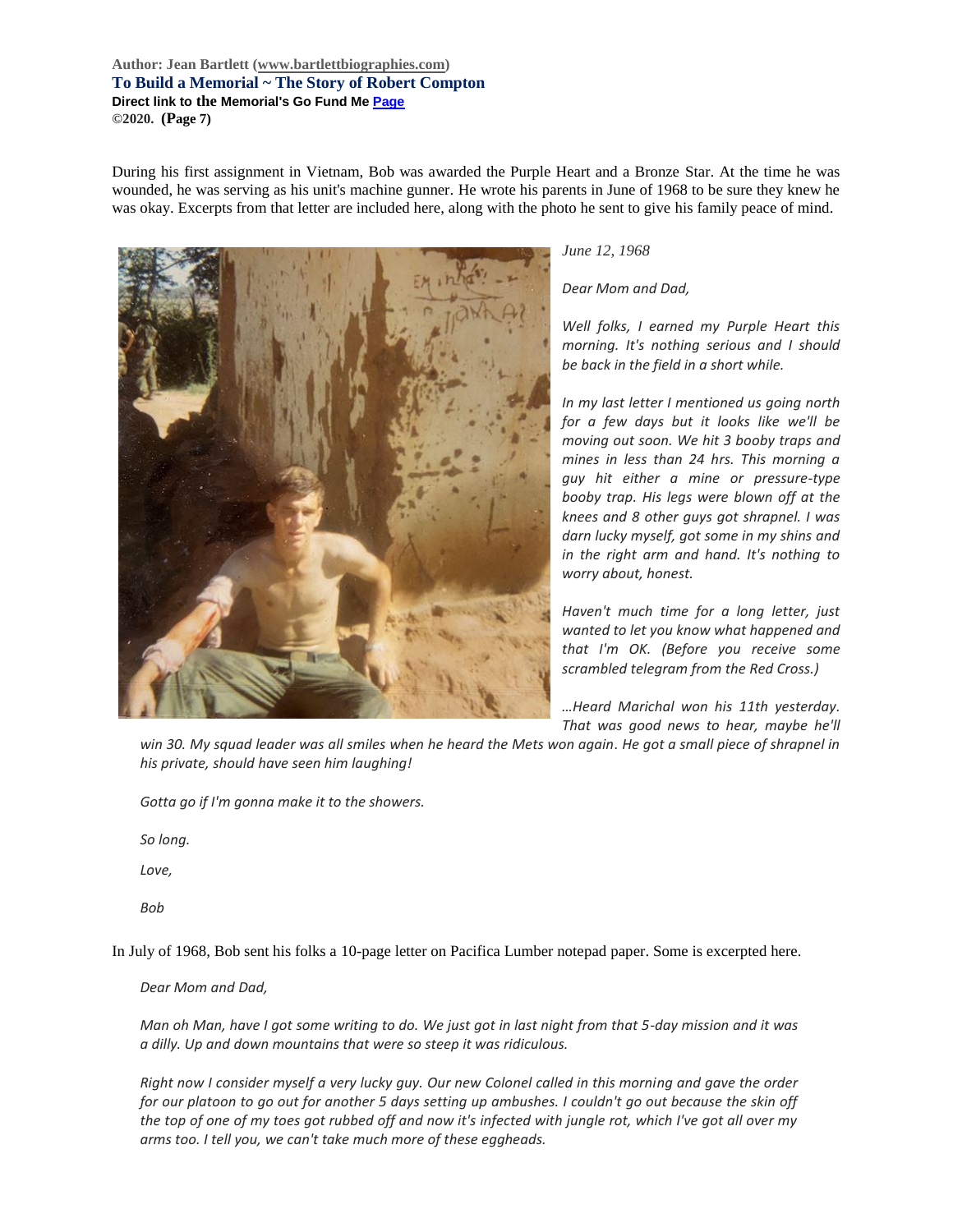**Author: Jean Bartlett [\(www.bartlettbiographies.com\)](http://www.bartlettbiographies.com/) To Build a Memorial ~ The Story of Robert Compton Direct link to the Memorial's Go Fund M[e Page](https://www.gofundme.com/f/uyf8r-25000?utm_source=customer&utm_medium=copy_link-tip&utm_campaign=p_cp+share-sheet) ©2020. (Page 8)**

*Whew! This letter is for gripes. Last night the re-supply chopper had 3 sacks of mail on it. What did they do but drop one out of the chopper while en route. I was expecting to get those pictures but they weren't with the other 2 sacks. So Mom, I hope you saved the negatives if that is the case.*

*…I've been taking the vitamin pills you sent and they seem to be of some help. Like yesterday, after climbing up a mountain for 7 hours I had enough strength to help put out a brush fire that the artillery guys had let get away. It was quite a sight, guys running around beating the fire with branches and pieces of cardboard. I'd have gotten a picture but I was too busy. (Need film too.)*

*Got a unique picture this morning. Our platoon sergeant, when hearing that we had to go out again said, "Well, I might as well make the best of it." He then asked me for the remaining case of beer (I had bought the night before because of my promotion) and then strapped it to his rucksack. Right away I knew it was going to be a good picture and it certainly should be.*

*Every time I think of pictures it reminds me of that sack of mail. All of us agreed we'd go look for it if a chopper would drop us off in the approximate area but no word has come down about recovering it.*

*…Guess this will be all this time. This toe should be keeping me back for some time so I'll write often.*

*Goodbye for now.* 

*Love,*

*Bob (the guy who used to be a PFC)*

"Of course they made him a sergeant," Tim commented. "I imagine people would follow him anywhere. I did."



Bob was home for Christmas 1968 and the New Year.

"We lived at the end of Perez where there is a lot of open territory," Maureen said. "Bob went for a walk and came back all shaken because he kept looking for tripwires. He was so used to being in the jungle and being careful not to get blown up that he couldn't enjoy his walk."

"Christmas was awkward," Maureen went on to say. "I don't know, I just felt kind of detached from him at Christmas. That was weird. Almost watching him more than interacting with him – seeing what was going on, what he was doing, how he had changed, how he had not changed. What was the focus of his life now? He was more adult but still, he was just 19."

"He spent a lot of time with my cousin Tim," she recalled with a smile. "They went out raising hell. They borrowed my car and came back stinking of stale beer and for years afterwards, every time it rained my car smelled like stale beer. And who

knows where they went! They would go for two or three days then come back."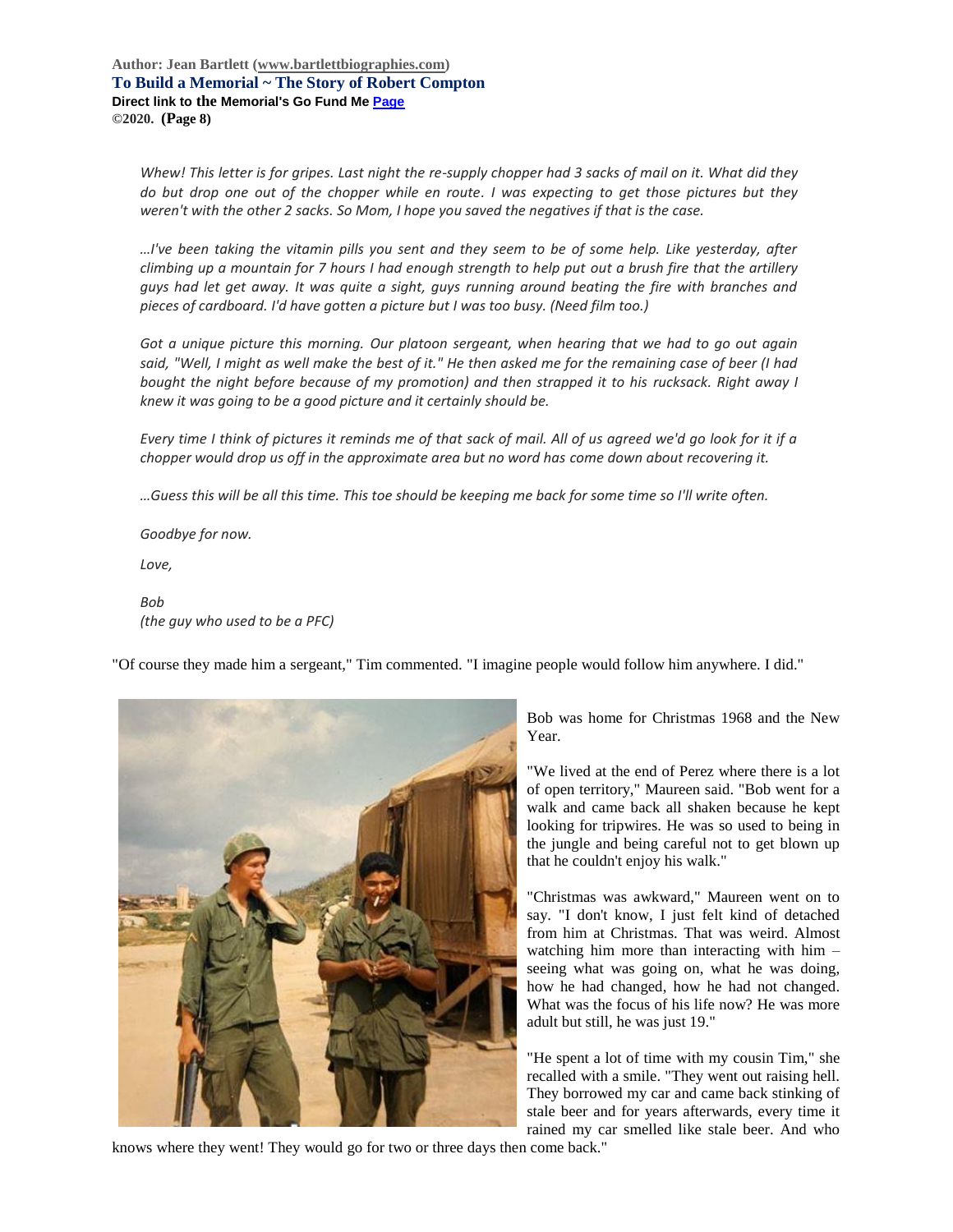It was close to mid-May, 1969, when Maureen woke up in the middle of the night.

"I was crying my eyes out and couldn't stop," she said. "My mom came in, 'What's wrong? What's wrong?' And I said, 'I don't know.'

"The next day I was in English class writing Bob a letter," Maureen continued. "The buzzer went off, the intercom. I needed to go to the office. And it all became clear. I closed my books. I knew. It was just inevitable almost. You don't put yourself in that kind of situation twice. He'd already been wounded twice. So this was the big one."

"I remember the day when they came to the door," Matt said. "I was so excited. Mom! Mom! There are Army men at the door! And I remember the look on her face because she knew what it meant, but I didn't. That's a memory that has burned into my recollection."

Maureen was picked up at school by her mom's best friend and brought home. It was then she learned that a messenger had come to the house and told them that Bob was missing in action.

"I still went to school some days after we found out he was missing in action," Maureen said, "and then I would kind of unravel and go home. Then one day, gosh I don't even remember where I was – we just found out. He hadn't had his dog tags on and it took a long time to figure out who he was."

In a *Pacifica Tribune* story, dated May 21, 1969, the article stated that a telegram from the Department of Defense arrived mid-afternoon Tuesday, May 20, "officially confirming the death of Robert Compton, 19, ending a six-day waiting period since Mr. and Mrs. Marvin Compton of Perez Drive had learned their son was missing in action."

On May 12, 1969, Sgt. Robert William Compton, Tactical Communication Chief, C Company, 3rd Battalion, 1st Infantry, 11th Infantry Brigade – died of wounds from hostile gun fire in Quảng Ngãi Province, South Vietnam. He was the recipient of two Purple Hearts, a Bronze Star Medal and an Oak Leaf Cluster.

"How did my parents react?" Thirty-four years later, Maureen fought back some tears as she considered the question. "My mom fell apart. She just went to bed and stopped eating and cried and cried and cried. My dad sat in his chair with a glass of whiskey and some sleeping pills at night. It was pretty tough on them. I kind of had to step in. I had just turned 18 two weeks prior. So, I was old enough and I had two younger brothers that were quite a bit younger than me, and they needed parenting, and my parents needed parenting, they were just devastated. It kind of got me through it though, having to take care of everybody else. You kick into another level, your spiritual side kicks in and helps you through those times. That's what I did."

For Maureen, the death of her brother left her no interest in going to the various high school senior rites of passage. She skipped the senior prom and the parties. She did go to her graduation but she could barely remember it. Her parents went as well, though she didn't know how they did it. How they faced all that sympathy, or inevitable questions or maybe no questions at all.

"Nobody wanted to talk about it," Tim said. "My parents didn't talk about it. Bobby's parents wouldn't talk about it. I talked to my friends about it but I never got the facts.

"It just devastated my aunt. It changed her whole life. She could barely go to the Linda Mar Shopping Center to go grocery shopping. She was really a smart and strong woman and it knocked the wind out of her."

Funeral services for the Army Sergeant were held in the chapel at Golden Gate National Cemetery in San Bruno on Thursday, May 29th.

In 1973, Bud Perry took over Pacifica Lumber with another relative, Fred Schoenduby, and Marv and Ramona Compton, and their two youngest children, moved to Graeagle, California.